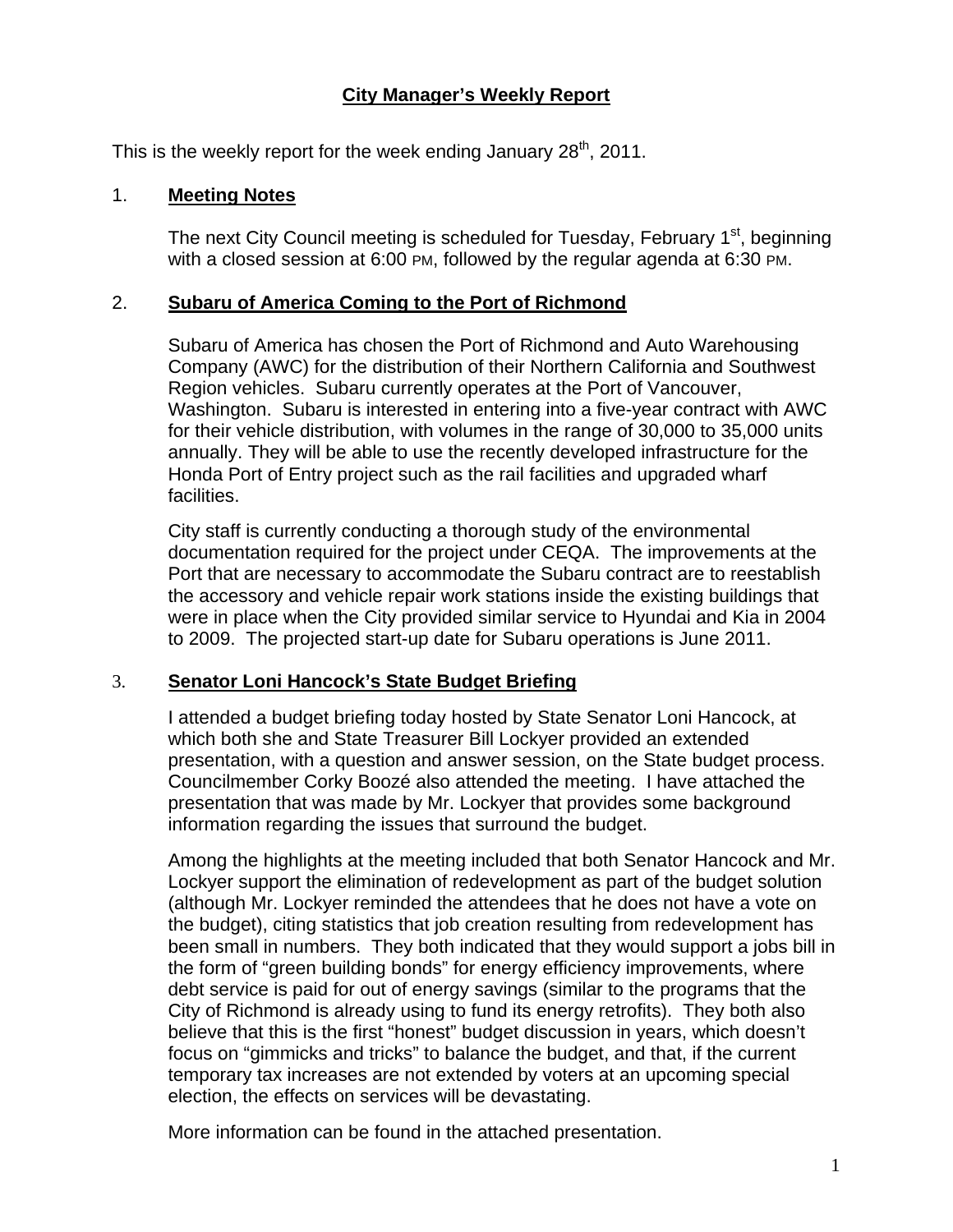### 4. **State Controller Audit of Redevelopment Agency**

The Richmond Community Redevelopment Agency was one of eighteen Redevelopment Agencies chosen by the State Controller's office for an audit review, which was completed during this past week. The objective of the audit review was to determine the RDA's compliance with accounting, reporting, and administration under Health and Safety Code sections 33080 and 33080.3. The focus of the review was for fiscal years 2008-09 and 2009-10, and concentrated on reporting requirements, low to moderate income housing fund requirements, accounting requirements, and audit requirements with emphasis on compliance. The result of the State Controller's Audit Review as stated in their report is that, "The City of Richmond Redevelopment Agency appears to be in compliance with the (Health and Safety) H&S Codes and (Revenue and Taxation) R&T Codes." There were five items noted and discussed with the Richmond Community Redevelopment Agency at the exit conference. The Richmond Community Redevelopment Agency will prepare management responses to these items and send these responses to the State Controller's Office.

#### 5. **ONS Peacemaker Fellows Attend National Mentoring Summit**

This week, a group of Office of Neighborhood Safety (ONS) young adult Peacemaker Fellows attended the National Mentoring Summit. MENTOR, along with the Corporation for National and Community Service, the Harvard School of Public Health, and the Office of Juvenile Justice and Delinquency Prevention hosted this first summit at the U.S. Library of Congress.

First Lady Michelle Obama spoke to a room of nearly 500 mentoring advocates, including mentor/mentee pairs and corporate executives. "Having a mentor is more important than ever before. And that's because, in many ways, being a kid today is tougher than ever before. And then when you add in the age-old struggles of just plain old growing up – the anxiety, the confusion, the academic and the social pressure – you've got an entire generation of young people truly in desperate need of a friend, someone they can trust, an example they can follow. And that's where all of you come in," she said.

Following the First Lady's address, a panel discussion ensued with U.S. Attorney General Eric Holder, Jr., U.S. Secretary of Health and Human Services Kathleen Sebelius, U.S. Secretary of Education Arne Duncan, CEO of the Corporation for National and Community Service Patrick Corvington, Chief of Staff of the White House Office of Public Engagement and Intergovernmental Affairs Mike Strautmanis, and Special Assistant to President Obama and Executive Director of the White House Office of Faith-Based and Neighborhood Partnerships Joshua DuBois.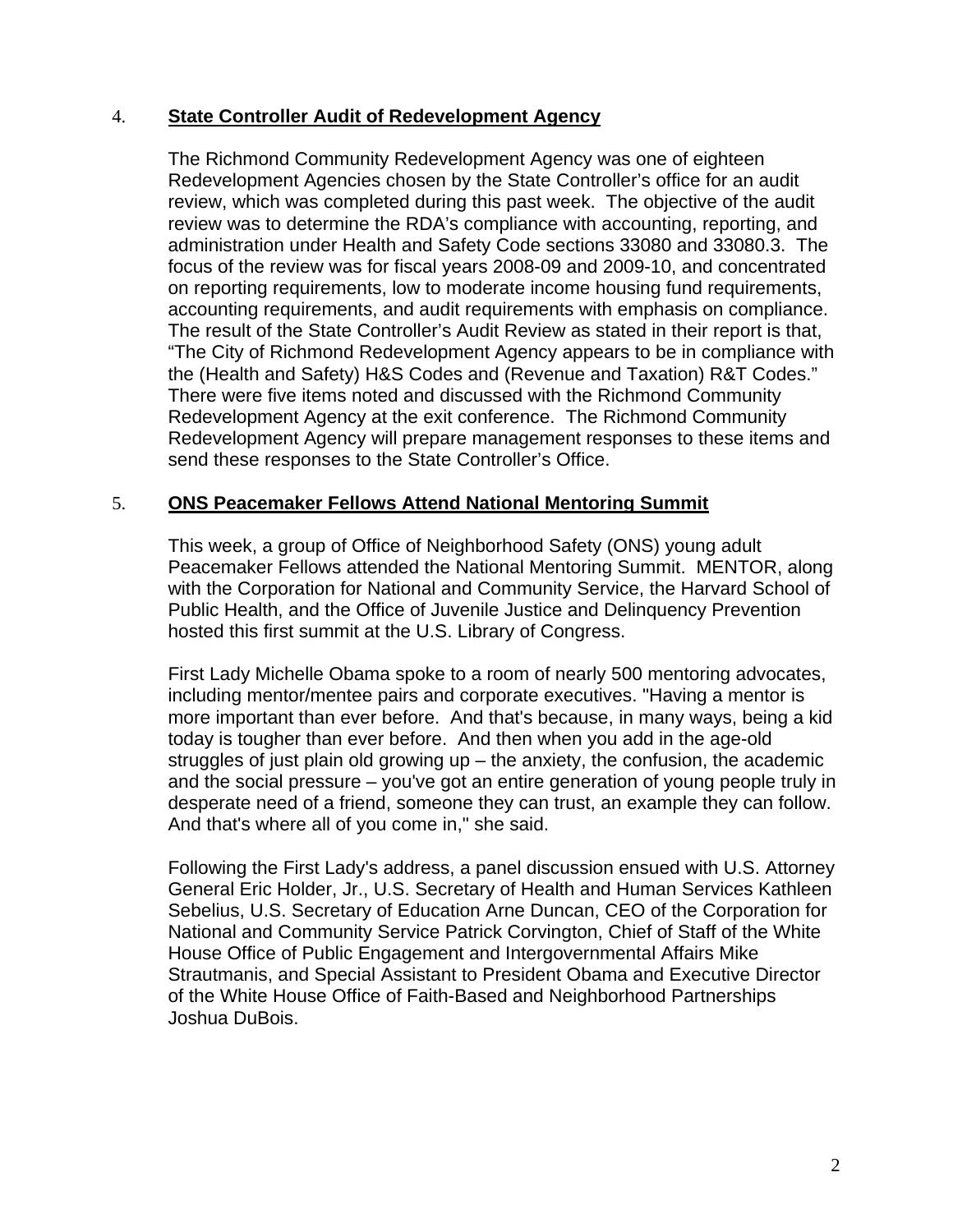## 6. **Point Richmond Odor Update**

Wastewater Manager Chad Davisson, together with Veolia Water representatives, attended the Point Richmond Neighborhood Council meeting this past Wednesday, January 26<sup>th</sup>. At this meeting, Mr. Davisson and Veolia provided updates on a number of sewer-related issues, including the status of the anaerobic digesters and odor control measures in the sewer system and at the Canal Boulevard treatment plant. Due to the considerable interest of the residents, Mr. Davisson and Veolia agreed to attend upcoming Neighborhood Council meetings as well as other community meetings at the request of the residents. City staff members, including the City Manager and Wastewater Manager, are also planning to provide an update to the Council and community at an upcoming Council study session.

#### 7. **Contra Costa Clean Water Program Survey**

As many as 75 Richmond voters may receive 10-minute telephone surveys by a company named True North Associates. This firm is a consultant for the Contra Costa Clean Water Program and is conducting these surveys in order assess the feasibility of pursuing new revenue sources for stormwater programs in Contra Costa County. The San Francisco Bay Regional Water Quality Control Board Municipal Regional Permit (MRP) has increased the mandated requirements for communities, including Richmond. Existing stormwater program fees, which have not changed for many years, are no longer sufficient to fund the new MRP requirements, maintain the stormwater conveyance system, and provide capital improvements necessary to repair or replace stormwater infrastructure that has reached the end of its service life. The telephone surveys are expected to continue through February.

#### 8. **City Receives Award for its Procurement Expertise**

This past week, the Finance Department's Purchasing Division was presented with the Achievement of Excellence in Procurement award from the National Purchasing Institute. Presentation of the award was made Wednesday, January 26<sup>th</sup> at the Annual Conference of the California Association of Public Purchasing Officers in San Jose. This prestigious award is earned by those organizations that demonstrate excellence by obtaining a high score based on standardized criteria. The criteria are designed to measure innovation, professionalism, productivity, e-procurement, and leadership attributes of the procurement organization.

I can personally attest to the customer-friendly professionalism that is the standard for this work group that includes Ofelia Alvarez, Rose Gibson-Martinez and Courtney Creswell.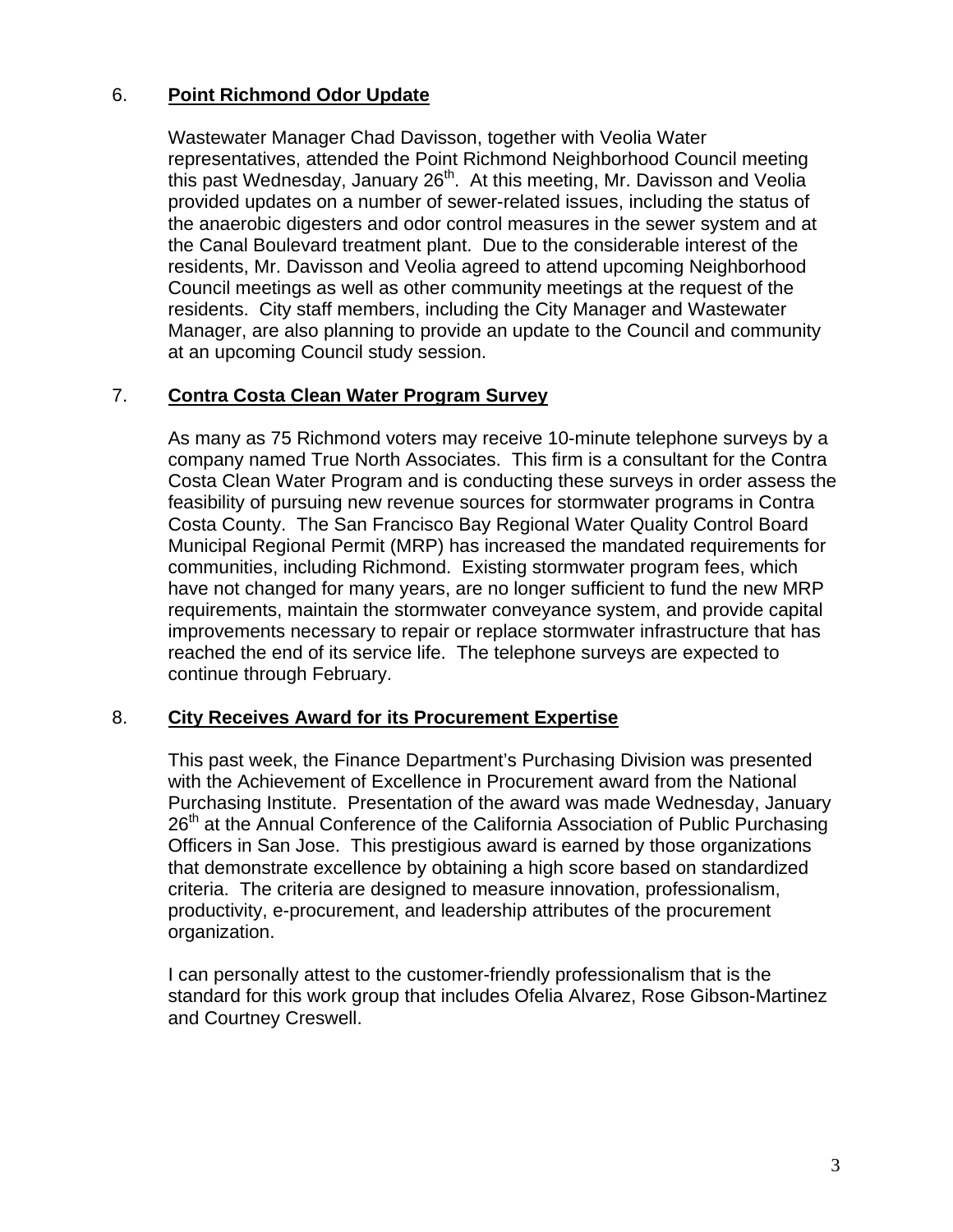### 9. **Web Award**

The City of Richmond's website [www.ci.richmond.ca.us](http://www.ci.richmond.ca.us/) was recognized by the Web Marketing Association (WMA) as one of five city government websites worldwide in 2010 for website development and redesign that allows for more government transparency and ease of navigation throughout the website. The City of Richmond's website was awarded in the Government Standards of Excellence category.



# 10. **Roosevelt and McLaughlin Sewer Pipe Rehabilitation Project**

The first phase of the project to replace and upsize the sewer pipeline along San Pablo Avenue from Macdonald to Nevin is nearing completion. Due to problems encountered during the pipe bursting process (trenchless method), the City will allow Veolia to install the pipelines identified in Phases II and III with the traditional open trench method. In addition, a new main line will be re-routed to the No.1 northbound lane of San Pablo Avenue. Most of the excavation will take place from 8:30 AM to 3:00 PM, with the exception of the intersections at Barrett and Roosevelt. That work will take place at night to minimize traffic delays.

## 11. **Recreation Highlights**

- Shields-Reid Community Center Fitness Room: The Shields-Reid Community Center Fitness Room is becoming popular with community members throughout the city. The room is now open Monday through Friday from 10:00 AM to 5:30 PM and on Saturday from 10:00 AM to 1:00 PM.
- Richmond Youth Futsal: The 2011 Youth Futsal League winter season began January 9<sup>th</sup>. During the 2010 winter season, the Recreation Department sponsored five Richmond Youth Futsal teams to attend the National